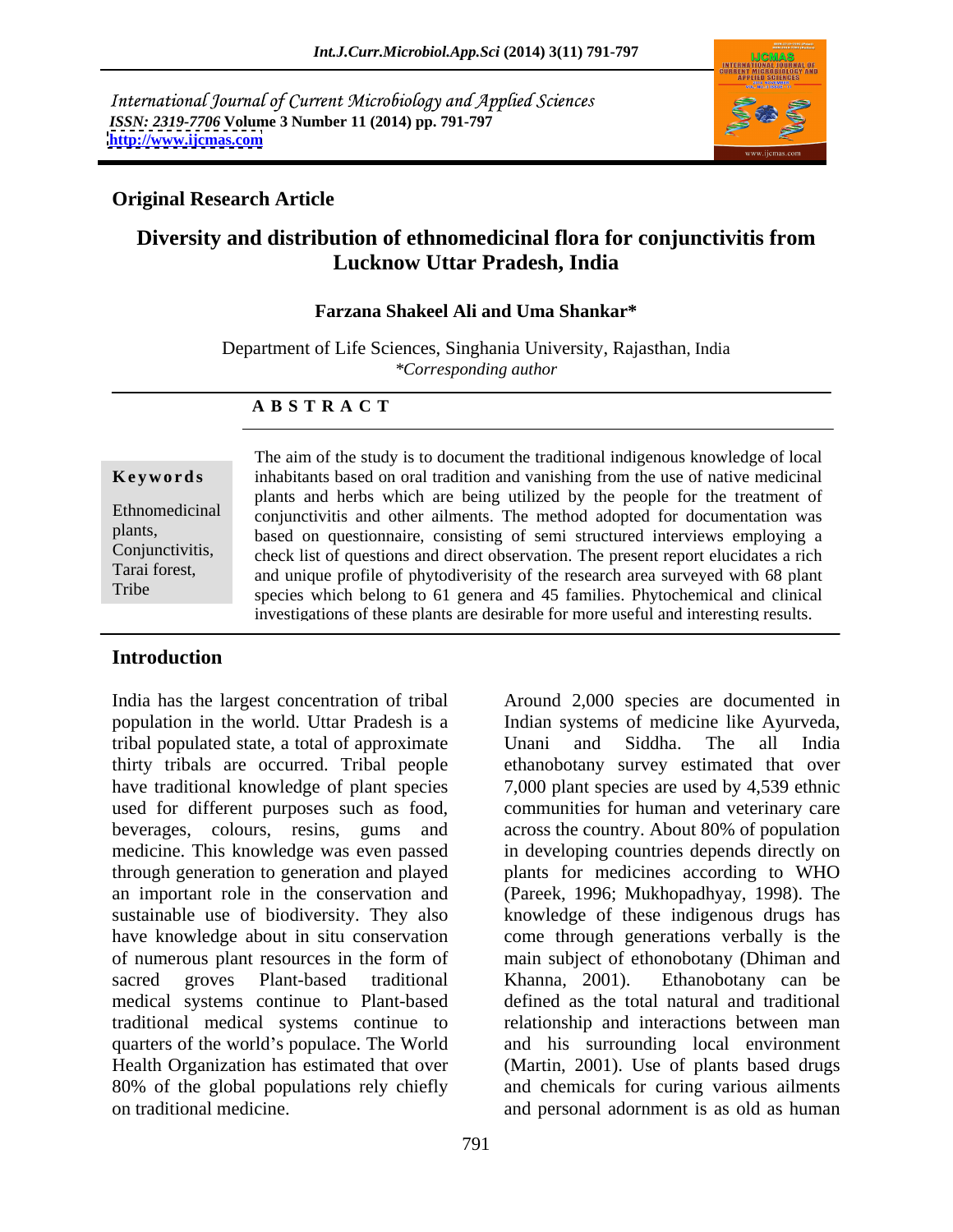cultivation (Yadav and Khan, 2012, Jain *et al.* 2010, Singh and Sharma, 2011, Jain and

The Lucknow districts comes under the collected in different season. Information capital of Uttar Pradesh, India contain rich regarding their botanical name, vernacular forests. Proper documentation of name, family, parts used in ethnomedicinal ethnomedicinal information collected from these Gond and other tribal's of the forests will be an addition to our knowledge on Herbal medicine, their pharmacognostic

of Lucknow districts and used for treatment aromatic plants. In India more than 80 % of present work was undertaken to explore and

Frequent field trips in different seasons were arranged in order to collect information investigation is the fundamental requirement about the ethnomedicinal uses of plants by for any developmental planning concerned the local people from January 2011 to with human welfare of botanical society. December 2012. The specimens were The work is fundamentally helpful to collected, pressed, dried, preserved, botanists, pharmacognosists, phytochemists mounted and identified through the available taxonomic literature, manuals and floras (Hooker, 1872-1897; Jain and Rao 1976;

The specimens were deposited in the timber and fuel wood. As a result plants herbarium maintained by the Department of species are disappearing at an alarming rate. Life Science in Singhania University. The A number of medicinal plants like *Acorus*  data taken in the field was transferred to the calamus, Rouvolfia serpentina,

Kadal, 2008; Kadel *et al.*, 2011). The data on ethnomedicinal 68 plant species belonging to 61 genera and 45 families were use is enumerated below here.

ethnomedicinal plants of the country and characterisation and their uses are actually will be useful in formulations of different the cultural assets alive and preserved in the plant based drugs for the treatment of human remote cut - off areas like North Western diseases. Tarai region which has a diverse flora Therefore, the present study was undertaken species of higher plants. A large number of to document the ethnomedicinal knowledge species are being used as medicinal and of different human diseases and most of the the people belonging to the rural areas still information of ethnomedicinal plants are depend upon herbal medicines specially to scattered in a number of publication and so prevent abortion, achieve easy delivery, eye, far a complete account of ethnomedicinal gastric and respiratory problems, fever, plant is not available. In view of this, the antidote for snake and scorpion bites, collect the ethnomedicinal plants used for toothache, body ache, cough, dysentery, the treatment of conjunctivitis by local jaundice, to induce sleep, enhance sexual people and others of the area. power and cure sexual diseases. In recent **Materials and Methods** document the traditional knowledge. cultivation (Yalet and Kham, 2012, Lini er<br>
Sellat sand Discussion (Yalet and Ahma, 2011, Lini and<br>
Scali of  $m$ , 2011). Single and Shama, 2011, Lini and<br>
Scali of  $m$ , 2011). Single and Shama, 2012, The mean one showed co having nearly more than nine hundred aromatic plants. In India more than 80 % of sunstroke, arthritis, rheumatism, hydrocoel, years, more efforts have been made to

The author believes that such ethnobotanical and ethnobotanists.

Jain, 2003). mostly poverty-stricken, under nourished The people of the area are entirely rural and and illiterate. They have to cut forests to sell *calamus, Rouvolfia serpentina, Chlorophytum tuberosum, Litsea glutinosa,*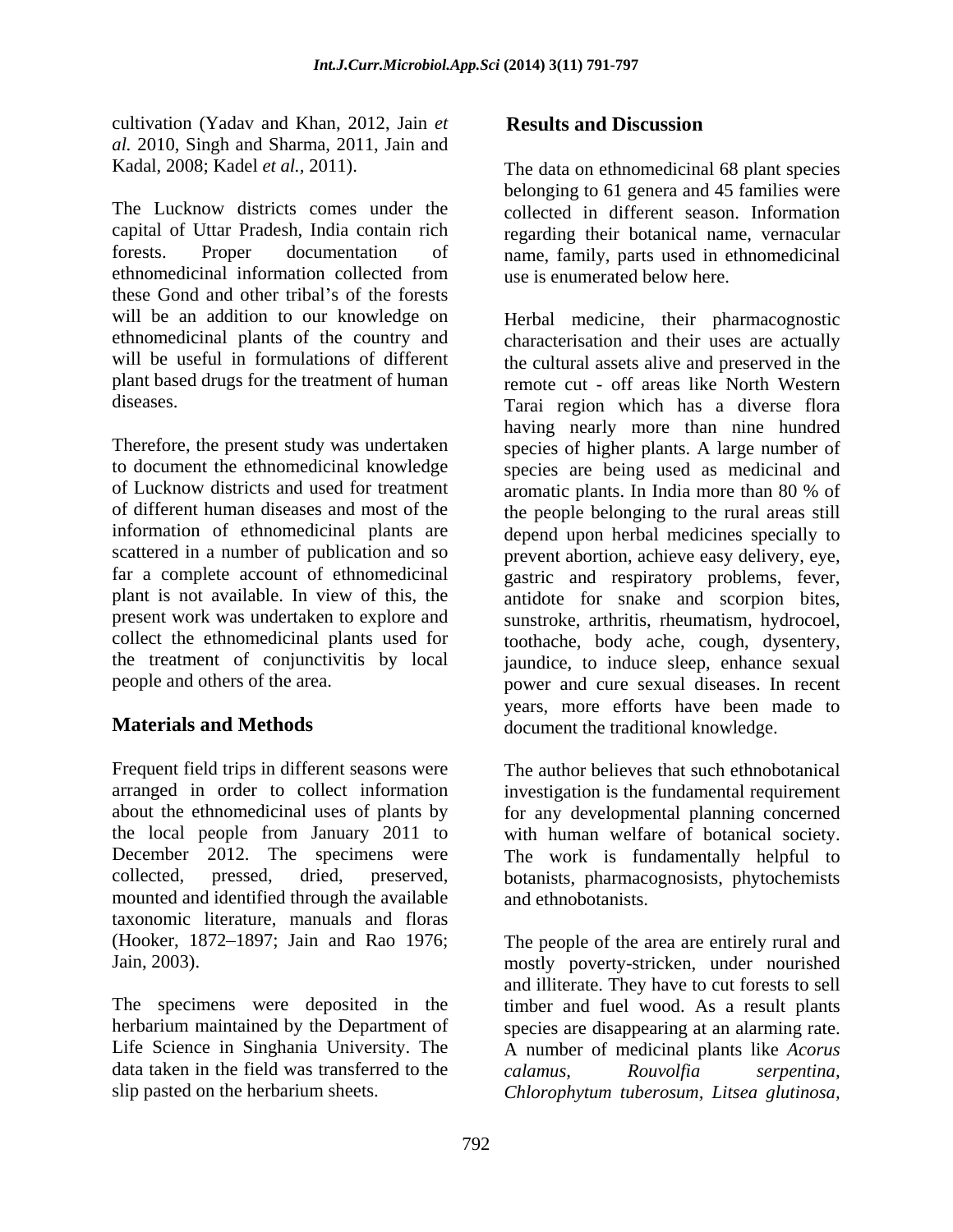*Plumbago zeylanica, Sterculia urens* and *Withania somnifera* are on the verge of extinction due to over - exploitation. The **4.** Albizia lebbeck (Linn.) Benth. conservation programmes can protect the medicinal plants with the help of local people. Regeneration of plants is also badly affected due to heavy grazing. The local people and researcher face the challenging task of not only recording knowledge of plants but also applying the results to their studies and to biodiversity conservation and community development. Most of the species are under severe pressure due to their extensive uses in many fields. The community people collect these plants with an unmechanised method because of their great medicinal importance. So there is a necessity for the conservation of all the medicinal plants. It is hoped that chemical **7. Amomum** subulatum Roxb. analysis of the medicinal plants and their pharmacotherapeuties will provide much needed lead for further research and new drug development. eyelids daily to cure conjunctivitis.

## **Enumeration of plants**

**1.** *Achyranthes aspera* Linn. applied in eyes thrice a day to cure

Latjira- The root along with rock salt conjunctivitis.

Gorakh imli-Paste of tender leaf of plant burning and pain due to conjunctivitis.

Bel-The warm decoction of young conjunctivitis. leaves is applied on inflamed eyes to over eyes and tied with fresh cloth. The

leaf juice is applied in the eyes thrice to cure conjunctivitis.

- **4.** *Albizia lebbeck* (Linn.) Benth. (Mimosaecae) Sirish-Leaves and water soaked seed paste is applied thrice over eyes to cure conjunctivitis.
- **5.** *Aloe vera* (Linn.) Burm.f. (Liliaceae) Ghrit kumara-The leaf pulp is applied externally to cure conjunctivitis. One to two drops of squeezed material is applied in both the eyes to get soothing relief from pain and inflammation.
- **6.** *Alternanthera sessilis* (Linn.) R.Br. (Amaranthaceae) Sessile joy weed, dwarf copper leaf. Leaf juice is used as an eye lotion to cure conjunctivitis.
- **7.** *Amomum subulatum* Roxb. (Zingiberaceae) Cardamom-Three drops of oil extracted from seed is applied three to inflamed
- (Amaranthaceae) redness and water discharge due to **8.** *Argemone mexicana* Linn. (Papaveraceae) Bharbhanda-Two drops of fresh latex is conjunctivitis.
- and curd water is crushed/ rubbed in a **9.** *Azadriachta indica* A. Juss. (Meliaceae) copper utensil. The paste is applied in Neem -The poultice of leaf are applied both the eyes as collyrium to cure on eye lid twice to cure conjunctivitis. on eye lid twice to cure conjunctivitis.
- conjunctivitis. **10.** *Bidens pilosa* Linn. (Asteraceae) **2.** *Adansonia digitata* Linn. Spanish needle-Two-three drops of leaf (Bombacaceae) juice is applied thrice daily to eyes to cure conjunctivitis.
- is applied over inflammations to reduce **11. Boerhavia** diffusa Linn. **3.** *Aegle marmelos* (Linn.) Corr. Gadapuraina, Punarnava-Two drops of (Rutaceae) : root juice is applied thrice to cure **11.** *Boerhavia diffusa* Linn. (Nyctaginaceae) conjunctivitis.

### cure redness. Cow milk butter is applied Batbelai-The juice of leaf is applied in on leafs of this plant and kept over heat eyes to get relief from irritation due to to warm. These warm leaves are kept **12.** *Calamus rotang* Linn. (Arecaceae) conjunctivitis.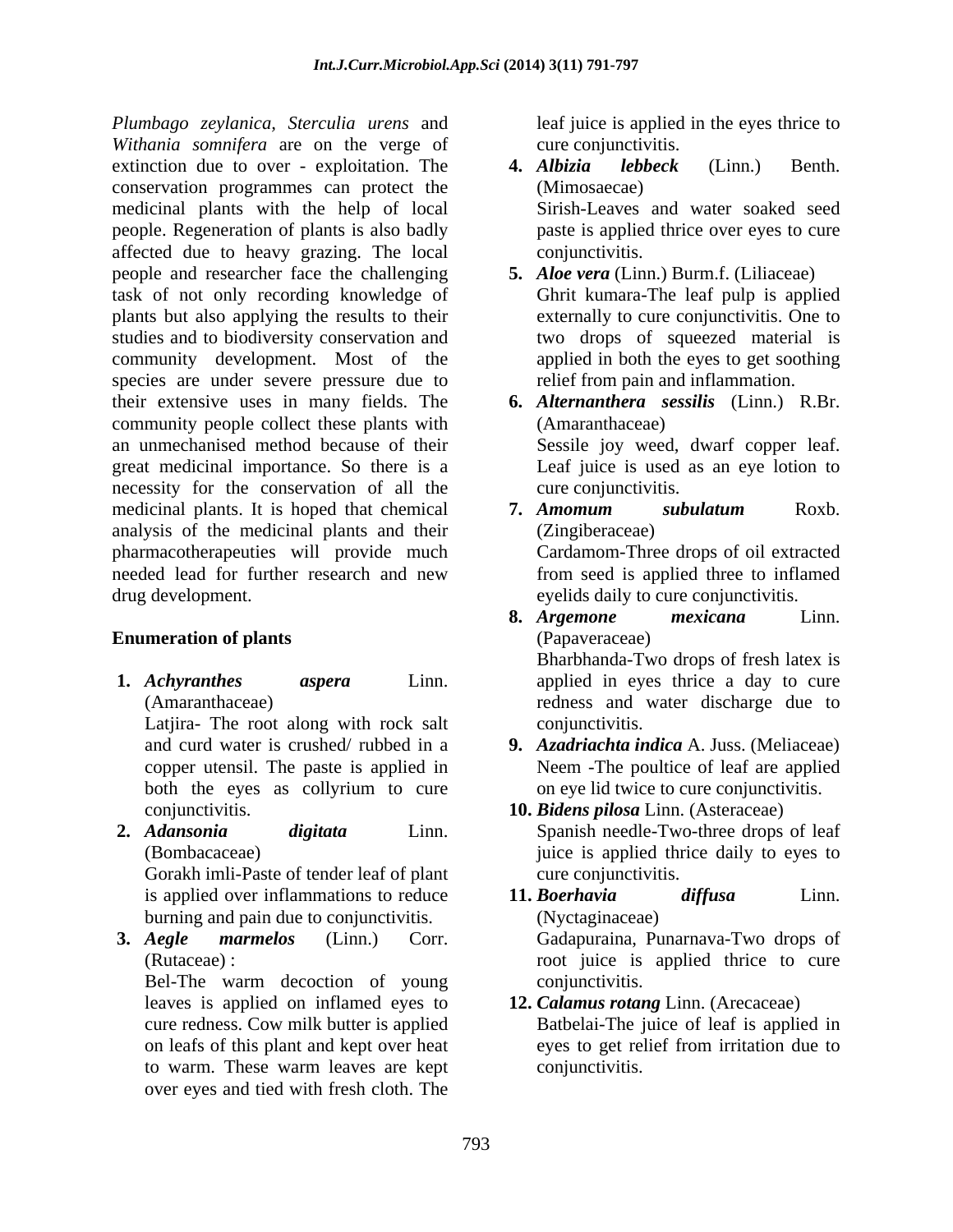- **13.** *Calotropis gigantea* (Linn.) Dryand. (Asclepiadaceae) bees wax is applied as collyrium (Kajal, day to treat various eye diseases.
- **14.** *Calotropis procera* (Ait.) R.Br.

powdered and mixed with 20 ml. of rose water. After 5 minutes it is filtered. 3 to <br>
22. Cissampelos pariera Linn. 5 drops is applied in both the eyes 4 times to cure conjunctivitis. The nails of opposite side feet are diped in the milk of *Calotropis procera* to cure the dried root are burnt so as to make coal. The coal is powdered and mixed with boiled cool water to make into paste. This paste is applied around eyes and the same is rubbed on eye lid several times

**15.** *Camellia sinensis* (Linn.) Kuntz

Tea, chay-Two-Three drops of leaf juice is applied in eyes thrice daily to cure

- **16.** *Capsicum annuum* Linn. (Solanaceae) Lal Mirch-Two  $-$  three drops of leaf juice is applied in the eyes to treat allergies. The paste of ripe and dried the big toes to cure inflammation and conjunctivitis. redness of eyes due to conjunctivitis. 25. *Cuscuta* reflexa Roxb.
- **17.** *Coptis teeta* Wall (Ranunculaceae) Three drops of rhizome extract is employed as salve to eyes thrice daily infected with conjunctivitis.
- (Caesalpinioideae)

Aavartoki-Pre soaked seed are made in to paste. The paste is applied thrice over inflammed eyes to cure conjunctivitis.

Kasaudi-One drop of fresh leaf juice is applied in both the eyes in morning and evening to cure conjunctivitis.

- Safed Madar-The leaf ash mixed with Lambak-Leaf decoction is taken twice a **20.** *Centella asiatica* (Linn.) Urban (Apiaceae) day to treat various eye diseases.
- Soot) to treat red and inflammed eyes. 21. Chassalia curviflora Wall Thw (Asclepiadaceae) Chassaue-Three drops of root decoction Madar-One gram dried root bark is is applied thrice daily in inflammed **21.** *Chassalia curviflora* Wall Thw (Rubiaceae) eyes to cure conjunctivitis.
	- **22.** *Cissampelos pariera* Linn. (Menispermaceae) Puranpadi, Akandi-Leaf juice is used in case of inflammed eyes so as to cure conjunctivitis.
- to cure conjunctivitis. of filtrate is dropped in both the eyes **23.** *Coriandrum sativum* Linn. (Apiaceae) Dhania-Twenty grams of Corriandrum are powdered and mixed with 250 ml water. It is boiled and filtered. One drop thrice daily.

(Theaceae) The juice of fresh leaves is mixed with conjunctivitis. the eyes to cure. equal amount of ladies milk. One drop of this mixture is applied thrice in both

- fruit of Capsicum annum bandaged on the after every two hours interval to cure **24.** *Curcuma longa* Linn. (Zingiberaceae) Haldi, Turmaric-One gm. rhizome is boiled in 250 ml water and filtered. The two drop of filtrate is applied in eyes after every two hours interval to cure conjunctivitis.
	- **25.** *Cuscuta reflexa* Roxb. (Convolvulaceae) Amarbel, Giant dodder-Juice of *Cuscuta* mixed with small amount of sugar is applied on inflammed eyes.
- **18.** *Cassia auriculata* Linn. **26.** *Cynodon dactylon* (Linn.) Pers. (Poaceae)

Doob-The poultice of leaves is applied over eyes externally. It is also used in *Catarhal ophthalmia*.

**19.** *Cassia occidentalis* Linn. **27.** *Dendrocalamus strictus* (Roxb.) Nees (Poaceae)

(Caesalpiniaceae) Bans-The juice of younger branch is used for eye infections.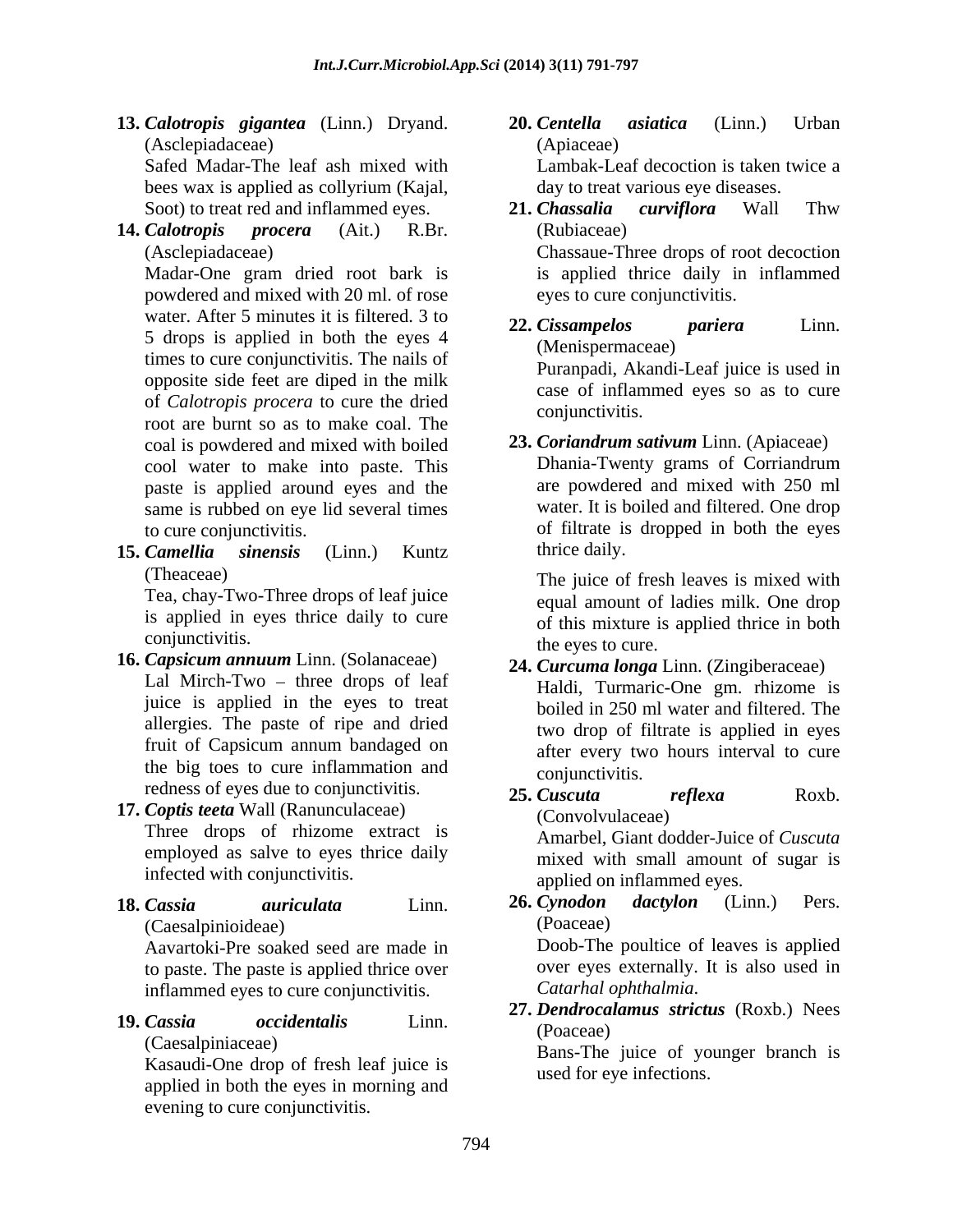- **28.** *Dysoxylum malabaricum* Bedd. ex Purrippa-Two - three drops of wood oil
- 

Bhringraj, Bhangra-The paste of leaf in

**30.** *Emblica officinalis* Gaertn.

and taken only twice a day to improve constituent of triphla which is known

**31.** *Emilia sonchifolia* (Linn.) DC. extract is applied to eyes suffering from (Asteraceae) conjunctivitis.

brush-Two to three drops of leaf juice is (Berberidaceae) applied in eyes suffering from  $\frac{1}{2}$  (Belochdaecae) inflammation and redness due to  $\frac{1}{2}$  the deliver of medicine in

**32.** *Floscopa scandens* Lour. **40.** *Melia azedarach* Linn. (Meliaceae)

Three drops of stem juice is applied in eyes thrice daily to cure conjunctivitis. paste.

**33.** *Hedyotis scandens* Roxb. ex. D. Don

medicine for gastric troubles and eye disease where two to three drops of leaf extract is applied thrice to cure eyes in morni<br>conjunctivitis. conjunctivitis.

- **34.** *Ixora coccinea* Linn. (Rubiaceae) Decoction of flowers is used in inflammed eyes and also as vulnerary.
- **35.** *Kleinhovia hospita* Linn. **42.** *Moringa oleifera* Lam. (Moringaceae) (Sterculiaceae) Sahjan, Mungeiphalli, The miracle tree-

Bataria teak, Bhola-The leaf juice in used as eye wash several times for

inflammation in conjunctivitis.

- Hiern (Meliaceae) **36. Linum usitatissimum** Linn. (Linaceae) is applied thrice to cure conjunctivitis. soaked in water over night made into **29.** *Eclipta prostrata* (Linn.) Hassk paste and squeezed. Two to three drops (Asteraceae) : of extract is applied in each eyes thrice **36.** *Linum usitatissimum* Linn. (Linaceae) Alsi, Linseed, Comman Flax-Seeds are a day to cure the infection.
	- applied over eyes to cure **37.** *Lawsonia inermis* Linn. (Lythraceae) conjunctivitis.Two drops of fresh leaf Mehendi, Henna-Juice of ten gm. fresh juice is applied in eyes within one hour leaves, ten gm. cumin (*Cuminim*  of sunrise and one hour before sunset to *eyminum* L. syn *C. odorum, C.* cure conjunctivitis. *officinale* (Apiaceae)), rose water and (Euphorbiaceae) filtered. Two drops of this filtrate is Amla-The fruit sauss mixed with honey applied in both the eyes three/four times one gm. roasted alum is mixed and per day to cure conjunctivitis.
	- weak eye sight. It is also an important **38. Mahonia napaulensis** DC Taming for various eye ailments. Two - three drops of bark and leaf **38.** *Mahonia napaulensis* DC Taming (Berberidaceae)

Purple sow Thistle, Cupid's, Shaving 39. Mahonia sikkimensis Takeda **39.** *Mahonia sikkimensis* Takeda

(Berberidaceae)

conjunctivitis. example the conjunctivities of the conjunctivities of the conjunctivities of the conjunctivities Two drop of leaf extract is applied thrice daily as medicine in conjunctivitis.

(Commelinaceae)<br>
Fruits are powdered and made into paste. The eyes are covered by the same paste.

(Rubiaceae) Juice of 1 kg. fresh leaves are mixed Bakhrilahara-It is used as local with 3 gm. of bhimseni Camphor. It is boiled and dried to make like collyrium. This collyrium is applied to both the eyes in morning and evening to cure conjunctivitis.

Jungal flame, Jungal Geranium- **41.** *Memecylon malabaricum* (Clarke) Cogn. (Melastomataceae) The leaves are astringent and the lotion of leaf is used for conjunctivitis.

soothing relief from pain due to mg of rock salt is mixed and the same is Five milliliter leaf juice each of Sahjan and Emblica officinalis fruit and 250 mg of rock salt is mixed and the same is rubbed gently on eyelid or applied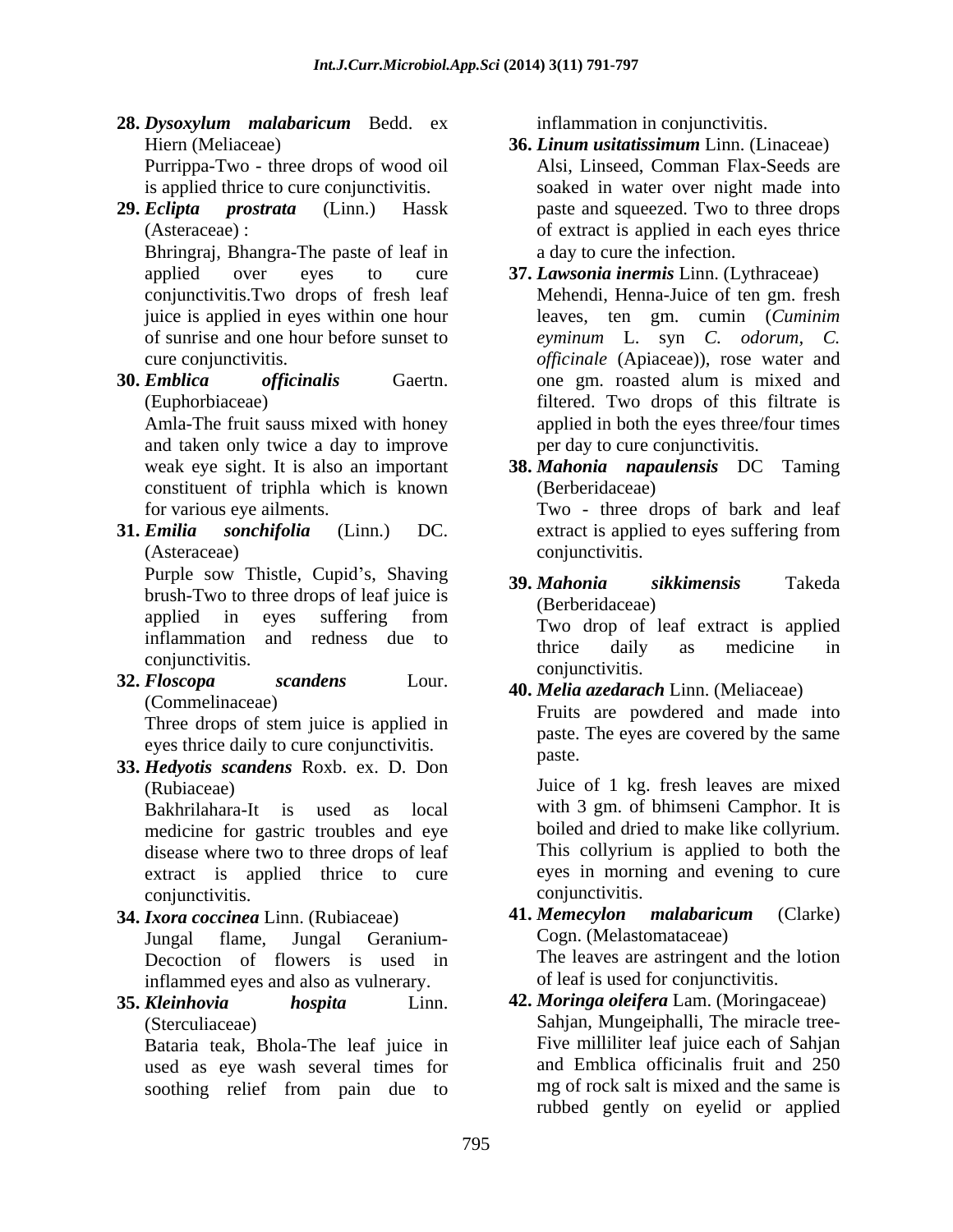(Nymphaeaceae) Amla- A component of Triphla

and inflammation due to conjunctivitis.

**44.** *Ocimum tenuiflorum* Linn.

Dhulungshi-The leaf juice is used for eye disease. Bahera - A component of Triphla

- **45.** *Oxalis corniculata* Linn. (Oxalidaceae) Sengri mekhi-The juice of whole plant conjunctivitis.
- 

applied on upper surface of eyelid conjunctivitis. Leaf paste of opium is applied on upper surface of eyelid twice

Bhui aomla-Leaf paste is applied over eyes thrice daily to cure conjunctivitis.

**48.** *Piper betle* Linn. (Piperaceae)

Fathi, Pan-The juice of whole plant is applied as eye drop in painful eyes due

**49.** *Punica granatum* Linn. (Punicaceae) Anar, Pome granate-Five- six leaves are diseases.<br> **61. Strychnos** potatorum L. f. made into paste with the help of water and is applied on eyelids two times each day to cure conjunctivitis.

Leaves are soaked in warm water and<br>example the social post-time over eye troubles then made into paste. The poultice of the same is rubbed on eyelid very gently several times per day till full relief.

- **50.** *Rosa chinensis* Linn. (Rosaceae) Ranga Gulab-Two - three drops of the minimied eyes to cure conjunctivitis.<br> **63.** Symplocos racemosa Roxb. flower juice is dropped in to eyes to treat eye infections.<br> **Bark** made into paste is applied thrice<br> **Bark** made into paste is applied thrice
- Gulab Distilled rose water
- thrice in each eye to cure conjunctivitis. **52. Emblica** officinalis Gaerth **43.** *Nymphaea nouchali* Burm.f. **52.** *Emblica officinalis* Gaertn (Euphorbiaceae)
	- Kumudini-Petals are used in redness 53. Terminalia chebula Ratz Obs. **53.** *Terminalia chebula* Ratz Obs. (Combretaceae) Harr - A component of Triphla
	- (Lamiaceae) 54. T. bellirica (Gaertn) Roxb. **54.** *T. bellirica* (Gaertn) Roxb. (Combretaceae)
		- **55.** *Santalum album* Linn. (Santalaceae) Safed Chandana, White Sandal Wood
- is applied as eye drop to cure 56. Berberis vulgaris/B. aristata **46.** *Papaver somniferum* Linn. (Papaveraceae) applied thrice to give soothing effect to Afim, Opium-Dilute opium excudate is eyes and cure conjunctivitis. **56.** *Berberis vulgaris/B. aristata* (Berberidaceae) Two drops of this mixed extract is eyes and cure conjunctivitis.
	- several times a day to cure Two to three drops are applied thrice to **57.** *Crocus sativus* Linn.(Iridaceae) relief irritation and cure conjunctivitis.
	- or thrice a day depending on the Nok-pat-The powdered rhizome is severity of infection. applied on eyelids to cure conjunctivitis. **58.** *Scirpus grossus* Linn. (Cyperaceae)
- **47.** *Phyllanthus simplex* Retz. (Euphorbiaceae) leaves of Sida and Acacia (Babul) are **59.** *Sida cordifolia* Linn. (Malvaceae) Bariyar, Bala, Country mallow-The made into paste. The paste is applied on eyes and tide with fresh cloth.
	- to conjunctivitis.<br> **purice grandtum** I inn (Punicaceae) precautionary measure for various eye **60.** *Spheranthus indicus* Linn. (Asteraceae) Ghundi-Leaf paste is applied to treat inflammed eyes and leaf is eaten as diseases.
		- **61.** *Strychnos potatorum* L. f. (Loganiaceae)

Nirmali-The paste of pre soaked seeds in employed thrice over eye troubles specially conjunctivitis.

**62.** *Symplocos laurina* Wall. ex Rehder (Symplocaceae)

Lodhra-Pulverized bark is applied over inflamed eyes to cure conjunctivitis.

**63.** *Symplocos racemosa* Roxb. (Symplocaceae)

**51.** *Rosa indica* Linn. (Rosaceae) **51. Rosa indica** Linn. (Rosaceae) **61. Example 1998 51. Contained Example 2 Contained Contained Contained Contained Contained Contained Contained Contained** over inflamed eyes to cure conjunctivitis.